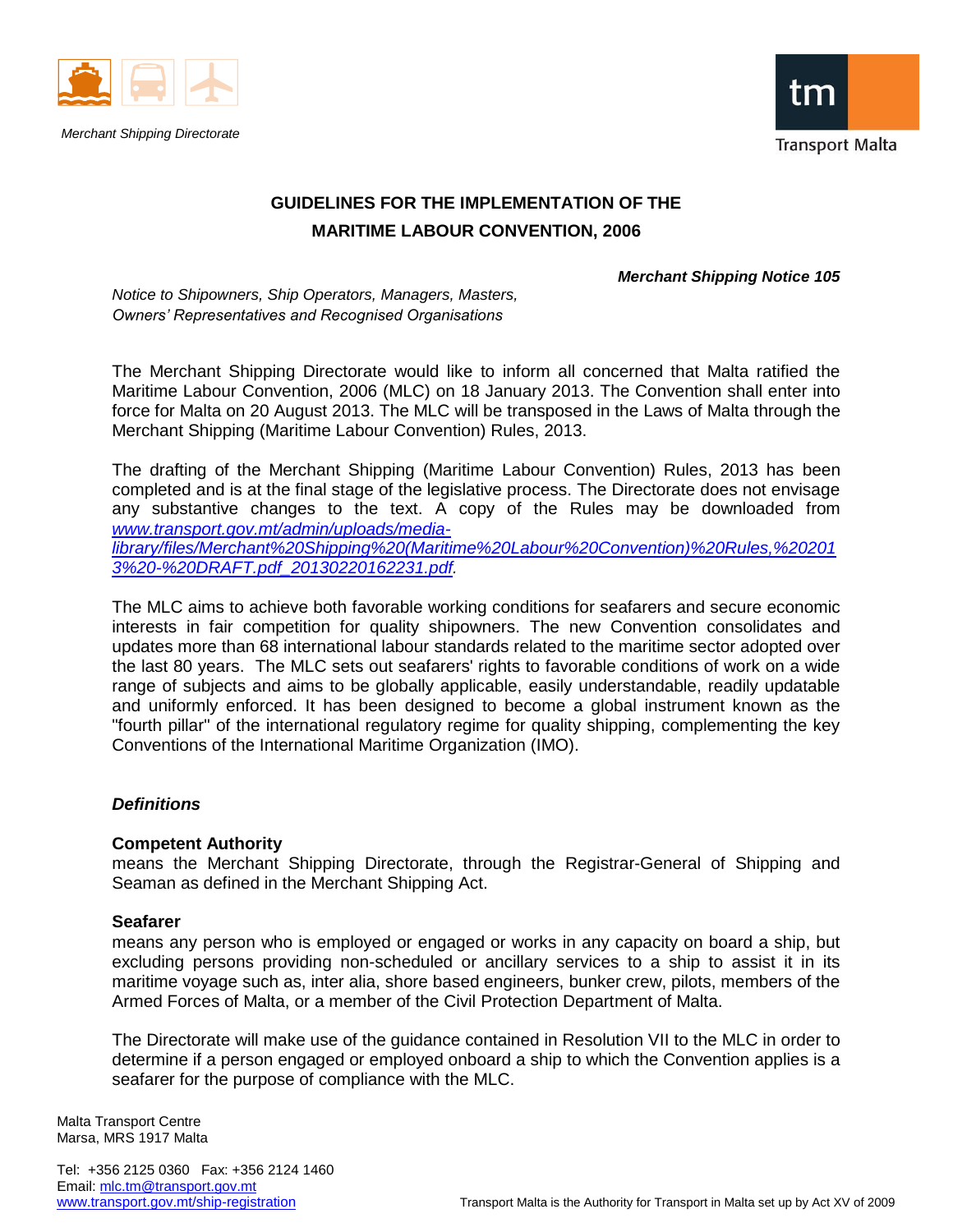



The Directorate considers that the following persons are not seafarers for the purpose of application of the MLC:

- 1. Port workers, including travelling stevedores;
- 2. Pilots and port officials;
- 3. Ship surveyors and auditors;
- 4. Equipment repair/service technicians and riding crew whose principal place of employment is onshore;
- 5. Guest entertainers who work occasionally and short term onboard with their principal place of employment being onshore.

If the shipowner deems that there is any other category of persons who should not be considered as seafarers for the purposes of the MLC, an application containing the following information should be submitted to the Directorate on [mlc.tm@transport.gov.mt](mailto:mlc.tm@transport.gov.mt):

- The category or capacity of the persons;  $\bullet$
- $\bullet$ The duration of the stay on board of the persons concerned;
- The frequency of periods of work spent on board;
- The location of the person's principal place of business;  $\bullet$
- The purpose of the person's work on board;
- The company who is responsible for the labour and social conditions for the person;
- $\bullet$ Whether an agreement is in place for the persons and if the shipowner has assessed it to ascertain if it is comparable with the MLC.

#### **Shipowner**

means the owner of the ship or another organization or person such as the manager, or the bareboat charterer, who has assumed the responsibility for the operation of the ship from the owner and who, on assuming such responsibility, has agreed to take over the duties and responsibilities imposed on shipowners.

## *Application*

The Rules shall apply to all Maltese flagged ships, ordinarily engaged in commercial activities wherever they are and to all other ships ordinarily engaged in commercial activities while they are in Maltese waters and to all seafarers serving onboard such ships. The Rules shall not apply to fishing vessels, ships of traditional build, small ships as defined in the Small Ships Rules and that exclusively navigate in Maltese waters, and warships or naval auxiliaries.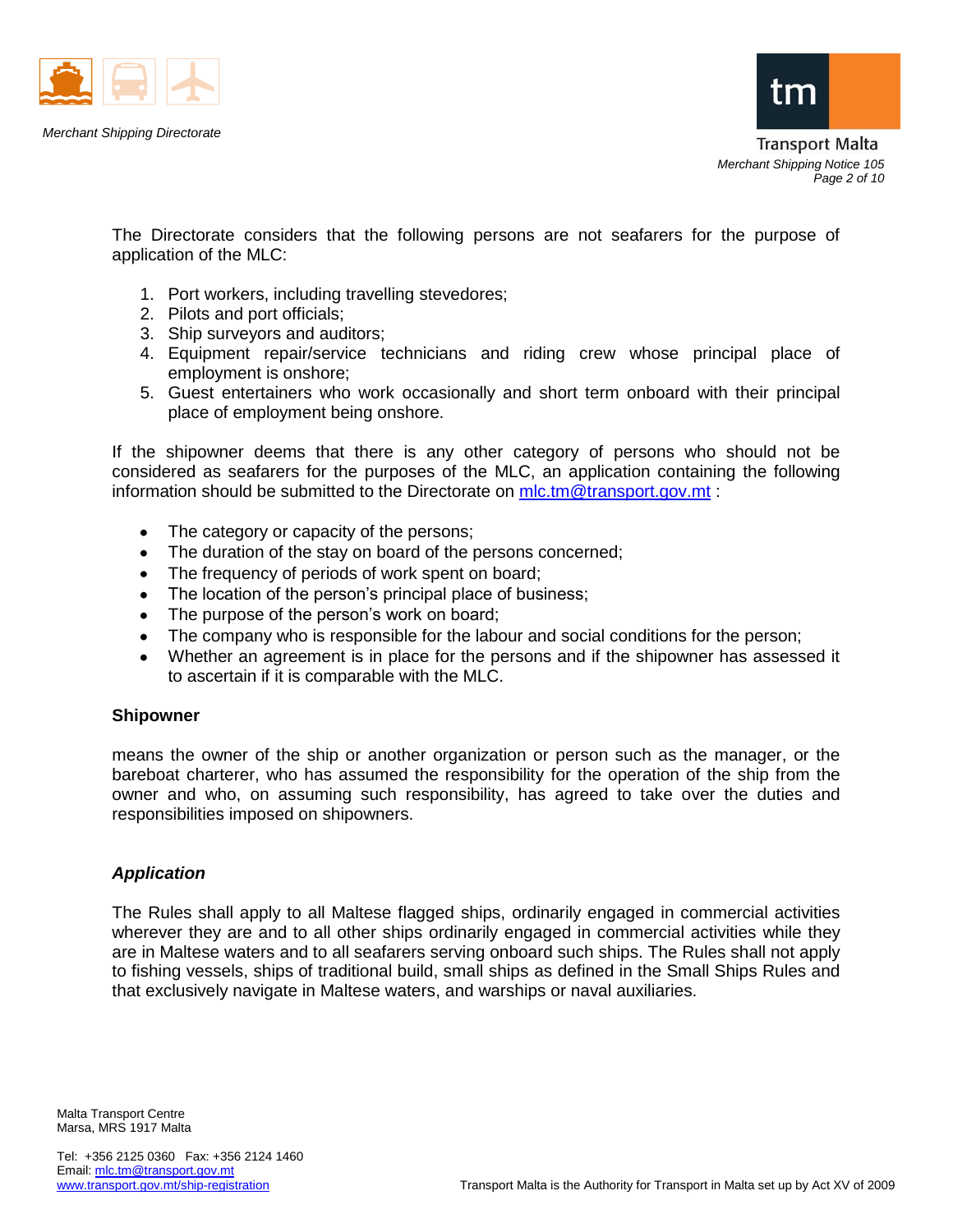



**Transport Malta** *Merchant Shipping Notice 105 Page 3 of 10*

The Directorate has determined that the MLC shall not apply to the following ships:

- 1. Ships that are trading and/or operating exclusively between ports and facilities within Malta:
- 2. Offshore units whose primary service is drilling operations for the exploration, exploitation or production of resources beneath the sea bed and are not ordinarily engaged in navigation or international voyages;
- 3. Fishing Vessels;
- 4. Yachts in non commercial use of any size.

## *Recognised Organizations*

Malta has delegated the inspection functions and certification services under the MLC to the authorized Recognised Organizations (RO), that are listed in Merchant Shipping Notice No. 96, which can be downloaded from [http://www.transport.gov.mt/admin/uploads/media](http://www.transport.gov.mt/admin/uploads/media-library/files/NOTICE96%20-%20Authorised%20Classification%20Societies.pdf)[library/files/NOTICE96%20-%20Authorised%20Classification%20Societies.pdf.](http://www.transport.gov.mt/admin/uploads/media-library/files/NOTICE96%20-%20Authorised%20Classification%20Societies.pdf)

To this effect, upon the issue of the DMLC Part I, the DMLC Part II shall be prepared by the shipowner (in consultation with the RO). The RO shall certify the DMLC Part II and carry out the required inspection for the issue of the Maritime Labour Certificate.

## *Declaration of Maritime Labour Compliance (DMLC)*

The Declaration summarises the national legislation implementing an agreed upon list of 14 areas of the maritime standard. The Directorate will draw up a ship specific DMLC Part I. Subsequently, the shipowner shall develop and implement measures to ensure compliance with the national legislation in the ship specific DMLC Part II.

The DMLC shall be carried onboard at all times together with the Maritime Labour Certificate .

The DMLC Part I completed by the Directorate will contain the following:

- 1. List of matters to be inspected (Appendix A5-I of the Convention).
- 2. Reference to the national legislation provisions as well as concise information on the content of the national requirements in each of the matters listed in Appendix A5-I of the Convention.
- 3. Reference to ship type specific requirements under national legislation.
- 4. Record of substantially equivalent provisions under paragraph 3 & 4 of Article VI of the Convention as applicable.
- 5. Record of exemptions if granted under Title 3 of the Convention.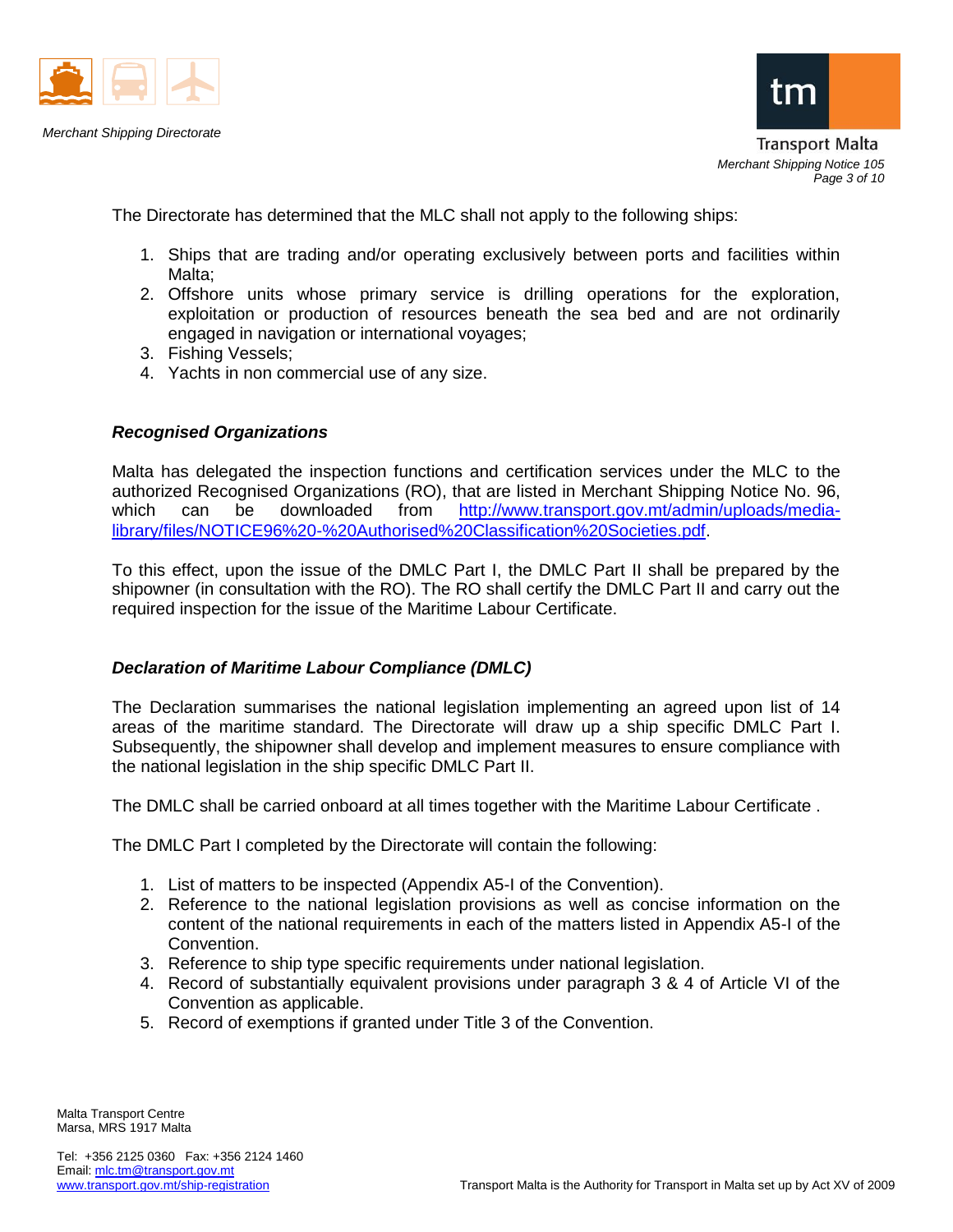



Transport Malta *Merchant Shipping Notice 105 Page 4 of 10*

The DMLC Part II shall be completed by the shipowner and must identify the measures adopted to ensure ongoing compliance with the national legislation between inspections and the measures proposed to ensure that there is continuous improvement. The RO of the ship shall verify compliance with the national legislation and the requirements of the MLC, by examination of the DMLC Part II.

The examination of the DMLC Part II is a two step process. The first step is verification that the proposed measures satisfy the national and MLC requirements. It shall include examination amongst other documents of the Seafarers Employment Agreements, Collective Bargaining Agreements, if any, and shipowner's management systems manual.

The second step is successful completion of an initial onboard inspection to verify that the shipowner has implemented the proposed measures documented in the DMLC Part II. If the RO is satisfied that all the requirements are met the DMLC Part II will be issued.

A copy of the DMLC must be posted in a conspicuous place on board which is accessible to the seafarers. A copy of the DMLC must be made available upon request to seafarers, flag State inspectors, port State control officers, shipowners' and seafarers' representatives.

A new DMLC Part I shall be issued when there is a change in the ship's particulars as recorded on the DMLC Part I or when there are changes to the exemption or equivalent arrangements. A revised DMLC Part II needs to be issued when there is a change of shipowner or in the measures to ensure compliance with the provisions of the DMLC Part I.

The shipowner shall request from the Directorate on [mlc.tm@transport.gov.mt](mailto:mlc.tm@transport.gov.mt) a ship specific DMLC Part I prior to developing and submitting the DMLC Part II for the issue of a Maritime Labour Certificate or a draft DMLC Part II for the issue of an interim Maritime Labour Certificate.

A copy of the application form may be downloaded from [http://www.transport.gov.mt/admin/uploads/media](http://www.transport.gov.mt/admin/uploads/media-library/files/Application%20for%20the%20Issuance%20of%20DMLC%20Part%20I.doc)[library/files/Application%20for%20the%20Issuance%20of%20DMLC%20Part%20I.doc.](http://www.transport.gov.mt/admin/uploads/media-library/files/Application%20for%20the%20Issuance%20of%20DMLC%20Part%20I.doc)

The appropriate fee for the issue of a DMLC Part I shall be of  $€50$ .

Applications for the acceptance of an equivalence or exemption from the requirements of the MLC shall be submitted at the time of requesting the DMLC Part I.. If, subsequent to the issuance of the DMLC Part I, the shipowner requires consideration of an equivalency or exemption, a new application for DMLC Part I shall be submitted and subject to the approval of the application , an amended DMLC Part I, DMLC Part II and inspection for the issuance of the Maritime Labour Certificate will be required.

A copy of the DMLC may be downloaded from [http://www.transport.gov.mt/admin/uploads/media](http://www.transport.gov.mt/admin/uploads/media-library/files/MLC%20Part%20I%20and%20Part%20II%20Declarations%20(Draft).pdf)[library/files/MLC%20Part%20I%20and%20Part%20II%20Declarations%20\(Draft\).pdf.](http://www.transport.gov.mt/admin/uploads/media-library/files/MLC%20Part%20I%20and%20Part%20II%20Declarations%20(Draft).pdf)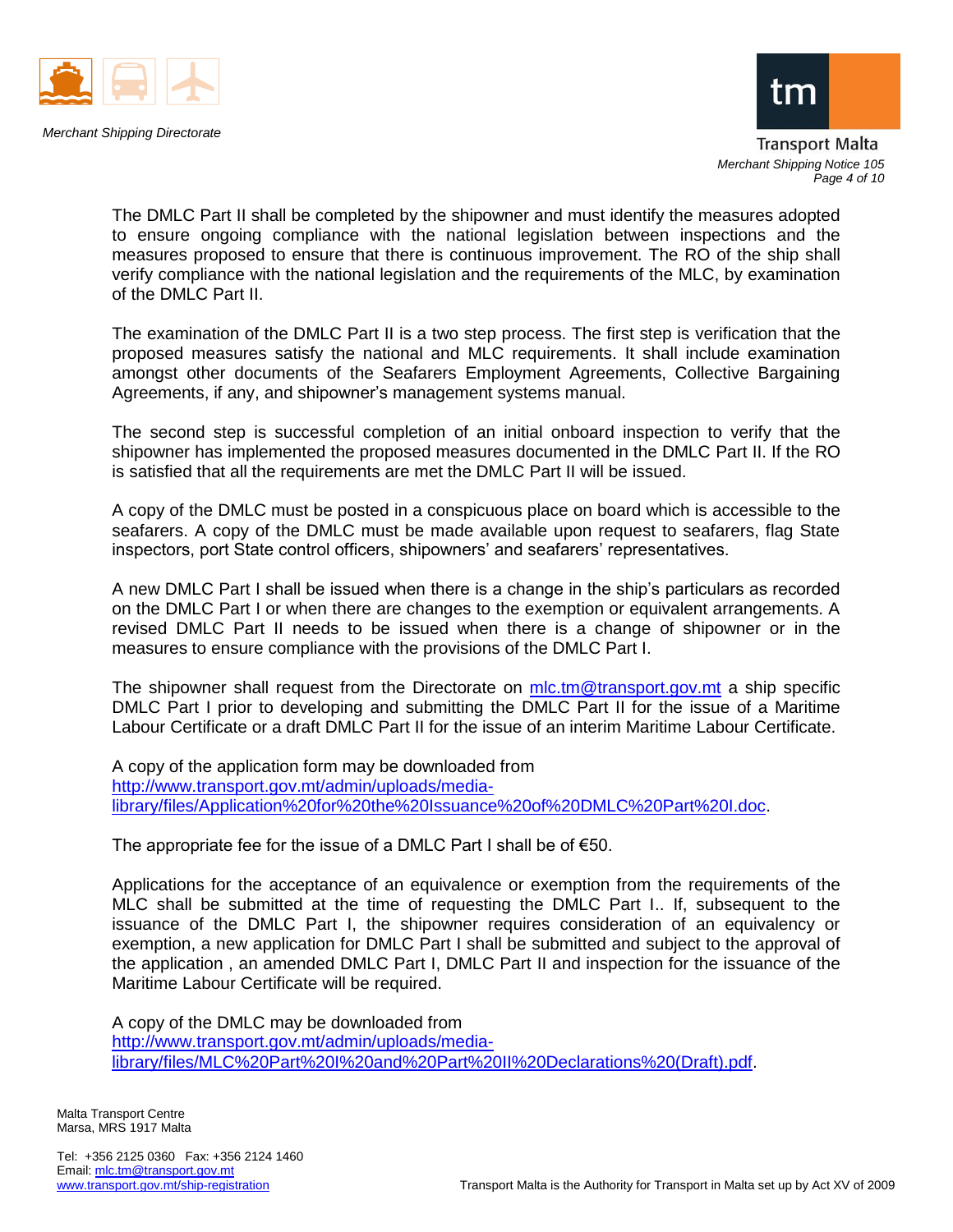



Transport Malta *Merchant Shipping Notice 105 Page 5 of 10*

#### *Initial Inspection and Issuance of the Maritime Labour Certificate*

A Maritime Labour Certificate as well as a DMLC shall be issued to ships of 500 GT or more, to which the Convention applies, following a successful initial onboard inspection. The Maritime Labour Certificate confirms that the working and living conditions have been inspected and verified to meet national legislation implementing the MLC.

Ships below 500 GT are subject to an inspection at intervals not exceeding three years, with no certificate to be issued. One has to note however that shipowners may request a certificate on a voluntary basis. It is strongly recommended that ships below 500 GT are issued with a certificate in order to simplify matters involving port State control inspections and to avoid undue delays in ports.

A Maritime Labour Certificate shall be issued by the RO upon completion of a satisfactory initial inspection. The Certificate shall be issued for a period not exceeding five years.

All applicable ships should be MLC compliant and certified by the date of entry into force of the Convention. Shipowners are strongly encouraged to undertake voluntary certification of their ships prior to 20 August 2013. Ships meeting the requirements of the MLC prior to the entry into force of the Convention shall be issued with a Statement of Compliance with the MLC following satisfactory inspection. On entry into force of the Convention, Statements of Compliance issued during the voluntary period shall be replaced with a Maritime Labour Certificate, without survey, with the expiry date being no later than that on the existing Statement of Compliance.

#### *Intermediate Inspection and Endorsement of the MLC*

The validity of the Maritime Labour Certificate shall be subject to an intermediate inspection. The scope and extent of the intermediate inspection shall be equal to an inspection for renewal of the Certificate. The intermediate inspection shall be carried out between the second and third anniversary dates of the Maritime Labour Certificate. The Certificate shall be endorsed by the RO, following satisfactory intermediate inspection. If the intermediate inspection is not carried out as required, the Maritime Labour Certificate shall cease to be valid.

#### *Renewal Inspection and Renewal of the Maritime Labour Certificate*

The Maritime Labour Certificate shall be renewed after verification that all national requirements implementing the MLC are being met. When the renewal inspection is completed within three months before the expiry date of the existing Certificate, the new certificate shall be valid for a period of five years from the date of expiry of the existing one. When a renewal inspection is completed more than three months before the expiry date of the existing Maritime Labour Certificate, the new Certificate shall be valid for a period not exceeding five years, starting from the date of completion of the renewal inspection.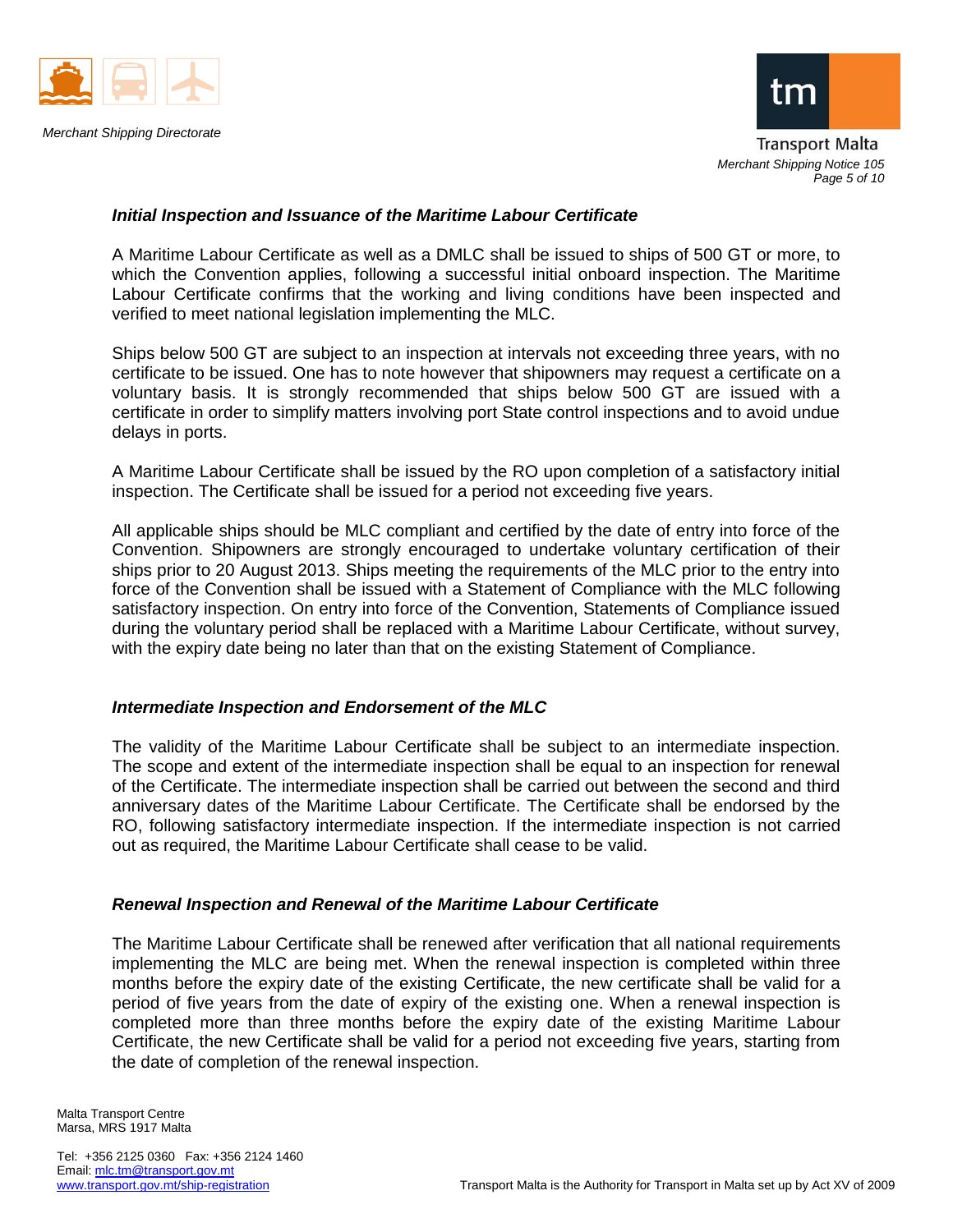



**Transport Malta** *Merchant Shipping Notice 105 Page 6 of 10*

## *Interim Inspection and Issuance of an Interim Maritime Labour Certificate*

Interim inspections shall be carried out (on new and existing ships) if any one of the following conditions exists:

- 1. New ship on delivery;
- 2. New ship to the Company;
- 3. Ship changes flag to Malta;
- 4. Reactivation of a laid up ship.

Existing vessels, not falling under any of the above cases, shall not be required to undergo an interim inspection. At the time of the interim inspection, the DMLC I & II is not required to be on board.

An Interim Certificate shall only be issued when the RO, on behalf of the Administration has verified that:

- 1. The ship complies as far as is reasonable and practicable, with the matters listed in Appendix A5-I of the Convention;
- 2. The ship has adequate procedures in place to comply with the Convention;
- 3. The master is familiar with the requirements of the Convention and the responsibilities for implementation;
- 4. A draft DMLC II has been submitted to the RO of the ship for review.

An interim certificate valid for a period not exceeding six months shall be issued following satisfactory completion of the interim inspection.

#### *Cessation of Certificates*

The Maritime Labour Certificate and the DMLC shall cease to be valid if any one of the following situations arises:

- 1. Required inspections are not carried out;
- 2. The Maritime Labour Certificate is not endorsed at the intermediate inspection;
- 3. The shipowner has changed;
- 4. A ship changes flag;
- 5. Substantial modifications have been made to the structure or equipment of the ship.

## *Change of Flag*

When a ship registered in Malta changes flag and the gaining State has ratified the Convention, the Directorate will transmit as soon as practicable to the competent authority of that State, a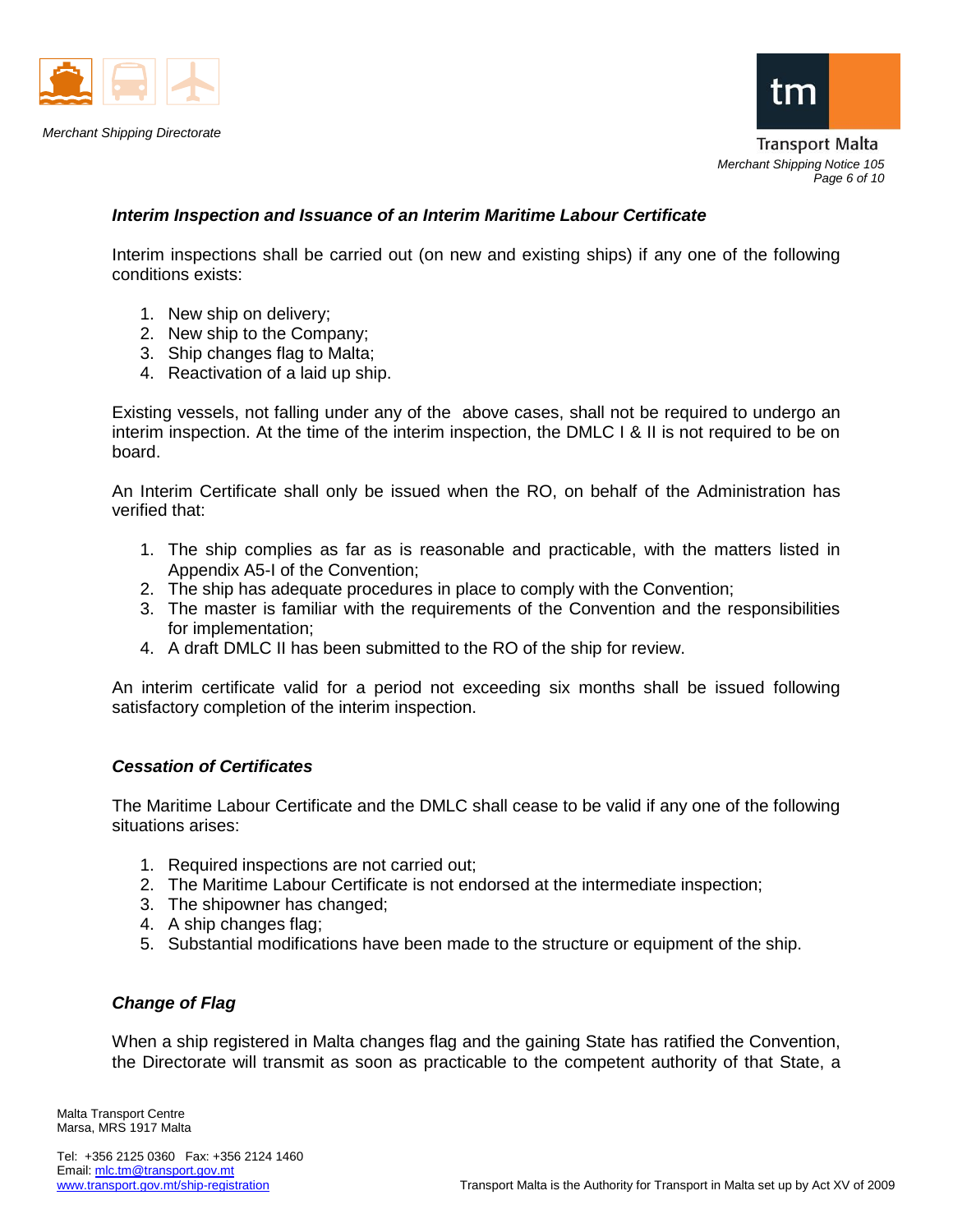



Transport Malta *Merchant Shipping Notice 105 Page 7 of 10*

copy of the Maritme Labour Certificate and the DMLC carried by the ship before the change of flag. If applicable, a copy of the relevant inspection reports will also be submitted upon specific request by the competent authority of the State as long as request is submitted within three months following the change of flag*.*

## *Maritime Labour Certificate and DMLC*

The RO of the ship shall withdraw the Certificate and the DMLC if there exists evidence of serious, frequent or recurring deficiencies and where the required corrective action has not been taken. The Directorate reserves the right to instruct the RO to withdraw the certificate if the circumstances so dictate.

## *On-board complaint procedure*

All ships shall have on-board procedures for the fair, effective and expeditious handling of seafarer complaints alleging breaches of the rules. Such procedures shall seek to resolve complaints at the lowest level possible. The seafarer shall have the right to lodge the complaint directly with the master and where deemed necessary also with the appropriate external authorities.

The on-board complaint procedures shall include the right of the seafarer to be accompanied or represented during the complaint procedure, as well as safeguards against the possibility of victimization of seafarers for filing complaints which are neither manifestly vexatious nor maliciously made.

In addition to the copy of their seafarers' employment agreement, all seafarers shall be provided with a copy of the on-board complaint procedures applicable on the ship. The procedures shall include contact information of the Competent Authority and the name of the person or persons on board the ship who can, on a confidential basis, provide seafarers with impartial advice on their complaint or otherwise assist them in following the complaint procedures available to them on board the ship. Furthermore, the seafarer shall have the right to seek redress through whatever legal means he considers appropriate.

The onboard complaint procedures shall contain at least the following:

- 1. Contact information for the company's Maritime Labour Convention, 2006 designated person or any other person appointed by the Company;
- 2. Contact information of the Merchant Shipping Directorate;
- 3. Contact information of the competent Authority in the seafarers country of residence;
- 4. Name of a person or persons onboard the ship who can, on a confidential basis, advise and assist the seafarer to follow the complaint procedures.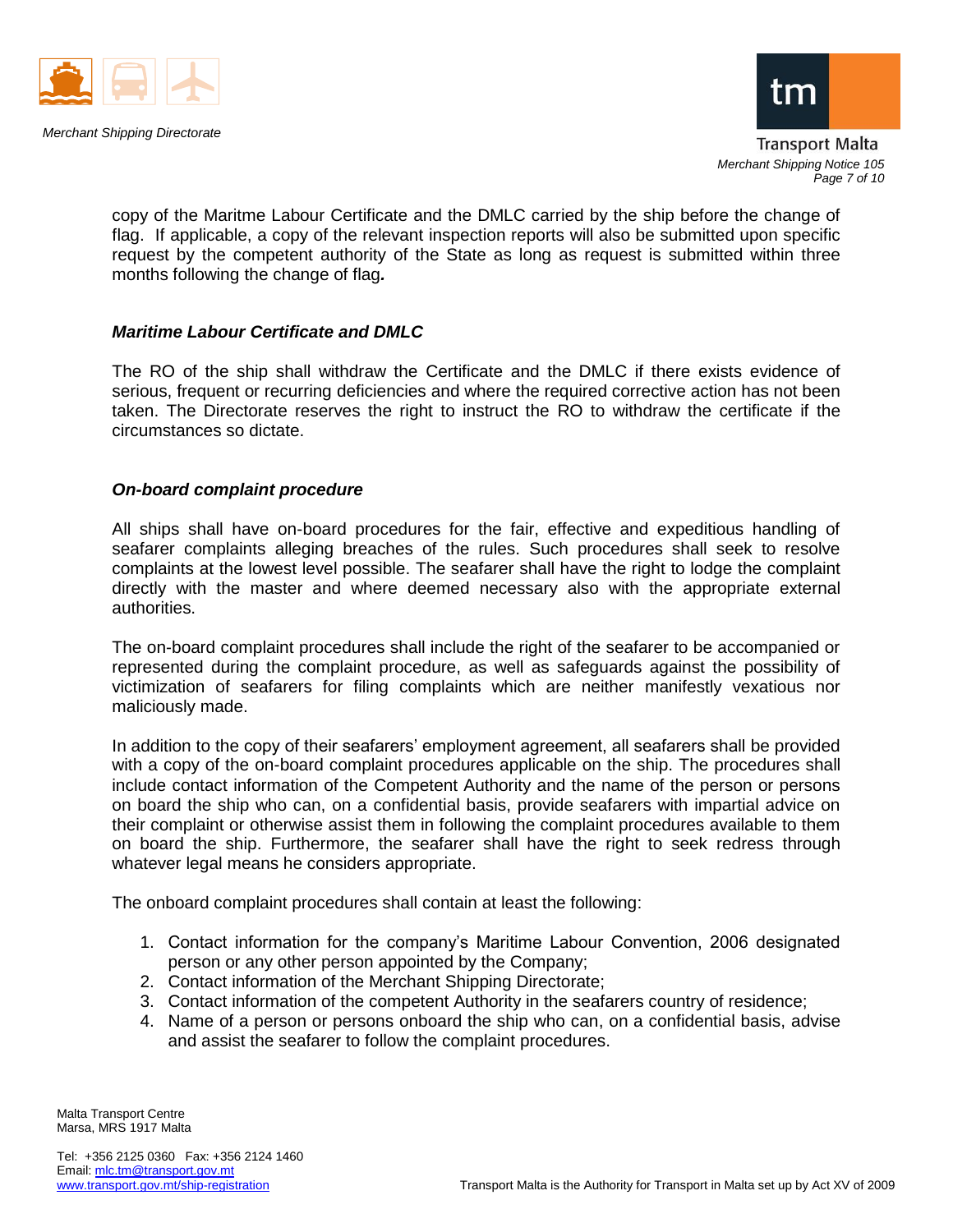



Transport Malta *Merchant Shipping Notice 105 Page 8 of 10*

The contact details for lodging a complaint with the Directorate are as follows:

Registrar General of Shipping and Seamen Merchant Shipping Directorate Authority for Transport in Malta Transport Centre Marsa Email: [mlc.tm@transport.gov.mt](mailto:mlc.tm@transport.gov.mt)

The complainant seafarer shall submit his complaint to his superior officer in writing. Where a solution cannot be found at this level, the superior officer shall refer the complaint to the head of department. The latter shall interview the seafarer with a view to solving the complaint. If the seafarer is not satisfied with the way his complaint has been handled, he may request an interview with the master. If no satisfactory resolution is obtained, the seafarer may appeal to the management of the company. If no satisfactory resolution is achieved the seafarer may resort to forwarding the appeal to the Directorate, on [mlc.tm@transport.gov.mt](mailto:mlc.tm@transport.gov.mt) or to a consular officer of Malta abroad.

In the event of a complaint being received by a RO from a third party, such complaint should be brought to the attention of the Directorate.

## *Conduct of Inspectors*

All inspectors shall treat as confidential the source of any grievance or complaint alleging a danger or deficiency in relation to seafarers' working and living conditions or a violation of laws and regulations. The inspector shall not disclose the reason or give indication to the shipowner, the shipowner's representative or the operator of the ship that an inspection was made as a consequence of a grievance or complaint.

Inspectors that have any direct or indirect interest with the shipowner, seafarers or other interested parties shall not be called upon to carry out the maritime labour inspection.

Inspectors shall not disclose, even after leaving service, any commercial secrets or confidential working processes or information of a personal nature which may come to their knowledge in the course of their duties.

#### *Seafarer Employment Agreement*

The shipowner of every Maltese ship shall enter into a seafarer's employment agreement, with every seafarer in accordance with the Merchant Shipping (Maritime Labour Convention) Rules, 2013. The agreement shall stipulate the terms and conditions of the seafarer's employment.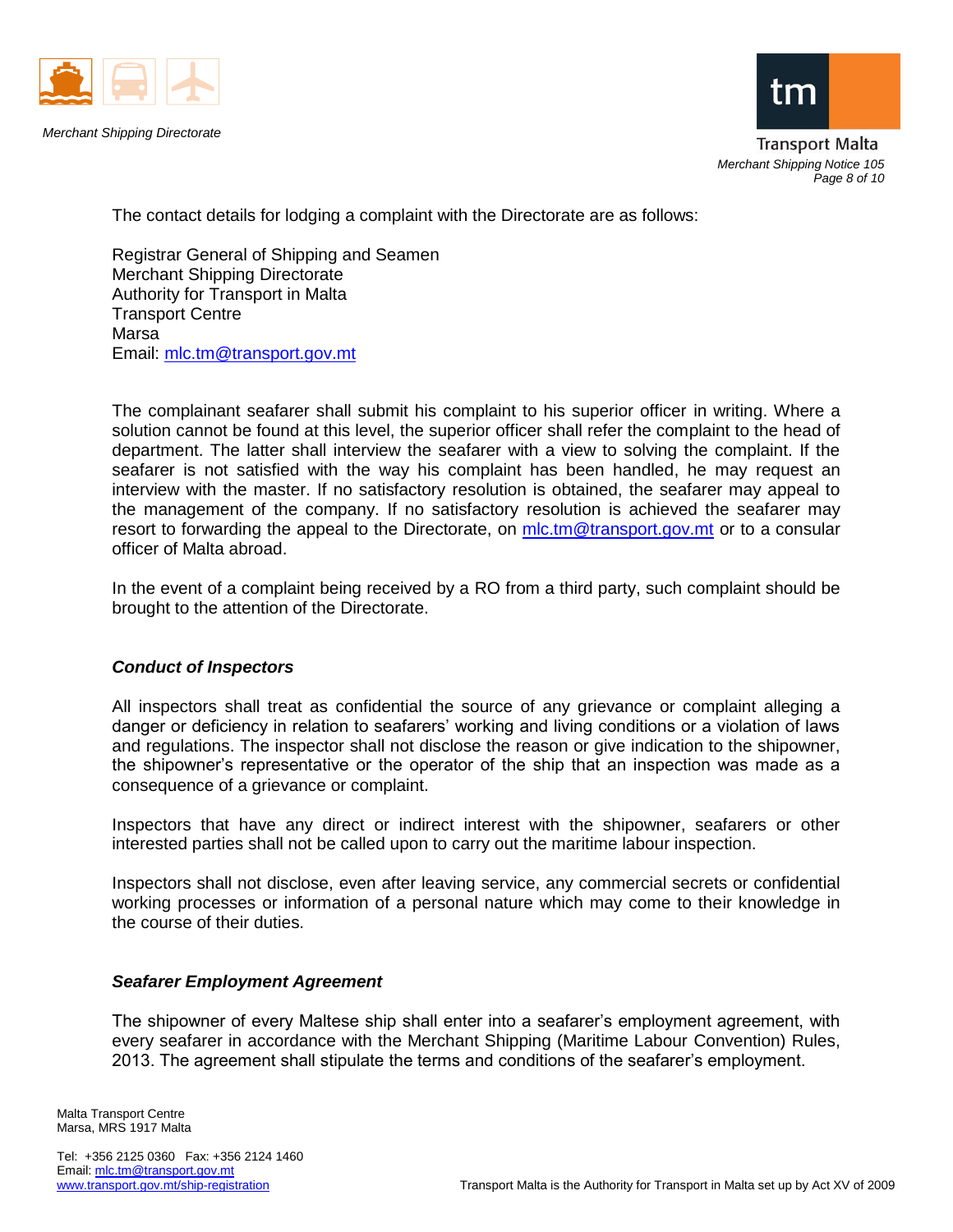



Transport Malta *Merchant Shipping Notice 105 Page 9 of 10*

#### *Recruitment and Placement Services*

Shipowners operating ships under the Malta flag and who use manning agents based in a State which has ratified the MLC, for the employment of seafarers, shall only use licensed or certified or regulated manning agents in accordance with the Convention Standard A1.4 requirements. The license or certificate issued by the State where the manning agent providing seafarers to the ship, is established must be available on board for inspection.

If manning agents based in a State which has not ratified the MLC are used, these shall conform to Standard A1.4.5 and Standard A1.4.9. For these manning agents, any one of the following documents/certificates must be available on board for inspection:

- 1. Company's own audit report for manning agent (stating that they have verified compliance with Standard A.1.4);
- 2. Copy of the manning agency quality management certificate;
- 3. Copy of the RO's certificate attesting compliance with Standard A.1.4.

## *Health and Safety Protection*

The Directorate recognizes that it is the duty of every shipowner to ensure, so far as is reasonable and practicable, the health and safety of employees and other persons onboard ship who may be affected by his acts and omissions. Similarly it is the duty of every employee onboard ship to take all reasonable care of his health and safety and that of other persons onboard ship who may be affected by his acts or omissions.

The matters to which that duty extends shall include in particular:

- 1. The provision and maintenance of plant, machinery and equipment and systems of work that are, so far as is reasonably practicable, safe and without risk to health;
- 2. Arrangements for ensuring, so far as is reasonably practicable, safety and absence of risk to health in connection with the use, handling, stowage and transport of articles and substances;
- 3. The provision to his employees of such information, instruction, training and supervision as is necessary to ensure, so far as is reasonably practicable, the health and safety of persons onboard ship;
- 4. So far as is reasonably practicable, the maintenance of all places of work in the ship in a condition that is safe and without risk to health;
- 5. The provision and maintenance of an environment for persons onboard ship that is, so far as is reasonably practicable, safe and without risk to health;
- 6. So far as is reasonably practicable, collaboration with others who employ persons who are at any time in the course of their employment onboard a ship or are engaged in loading or unloading activities in relation to a ship, to protect the health and safety of all persons onboard that ship.